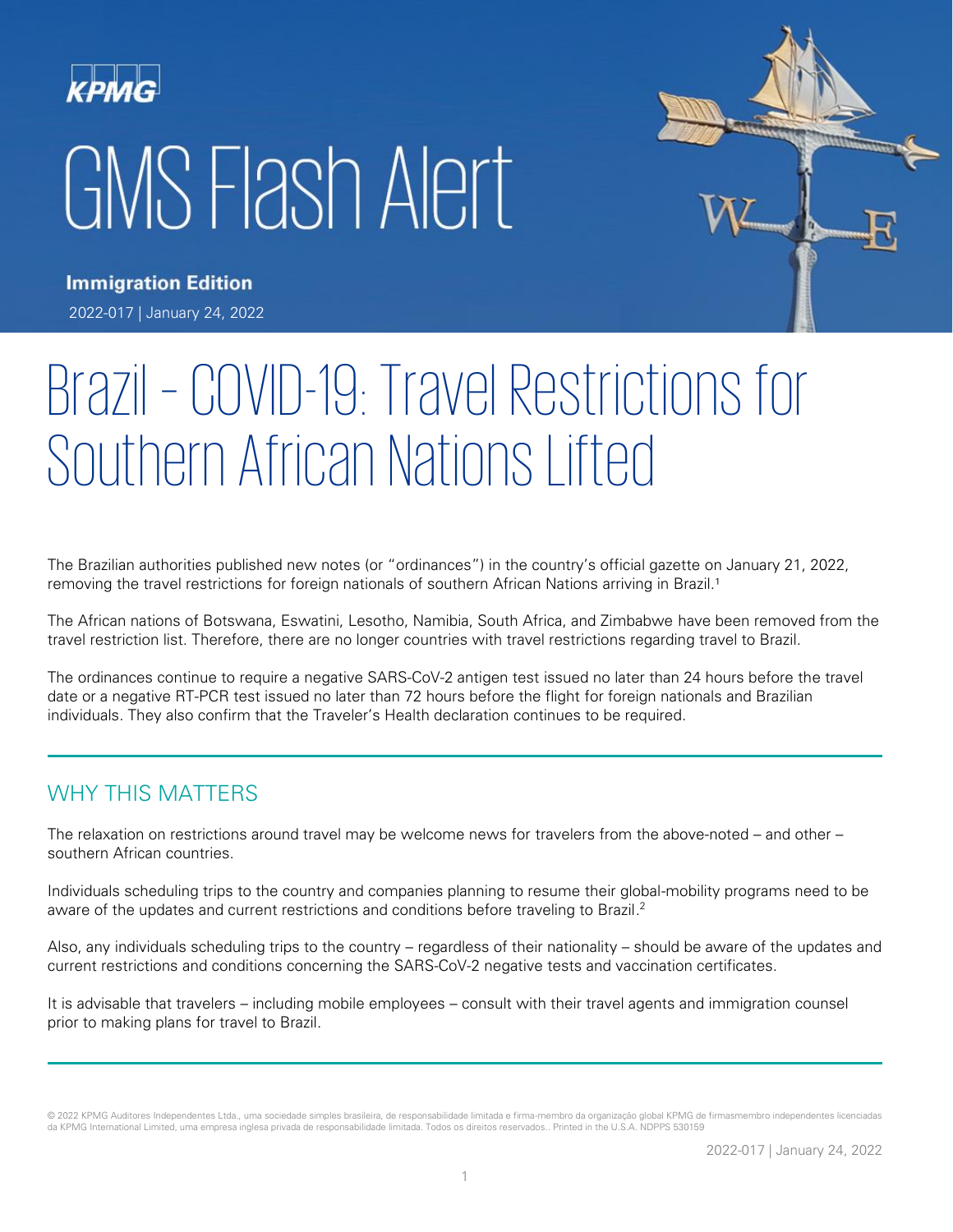# **More Details**

Furthermore, the ordinances continue to indicate the possibility that the Brazilian authorities could restrict travelers not complying with the adopted measures, forcing them to leave Brazilian territory.

### KPMG NOTE

The authorities are constantly updating the rules in response to the changing pandemic situation. Travelers seeking to enter Brazil should regularly check the latest information made available by the nearest Brazilian Embassy or Consulate about entry into and exit from the country, and the restoration of passport and visa services.

The KPMG International member firm in Brazil continues to monitor the situation around travel and border restrictions and will endeavor to keep readers of GMS Flash Alert apprised of any new developments.

## FOOTNOTES:

1 See the [Brazilian government announcements](https://www.in.gov.br/en/web/dou/-/portaria-interministerial-n-666-de-20-de-janeiro-de-2022-375486913) of January 20, Portaria  $N^{\circ}$  666/2022 (in Portuguese) as published in the Diário Oficial da União, 01/21/2022, Edição 15, Portaria N° [661/2021](https://www.in.gov.br/en/web/dou/-/portaria-interministerial-n-661-de-8-de-dezembro-de-2021-366015007) (in Portuguese) as published in the Diário Oficial da União, 12/08/2021, Edição: 231, and of [December 10,](http://www.in.gov.br/en/web/dou/-/portaria-n-255-de-22-de-maio-de-2020-258114133?inheritRedirect=true&redirect=%2Fweb%2Fguest%2Fsearch%3FqSearch%3DEntrada%2520de%2520estrangeiros) Portaria Nº [662/2021](https://www.in.gov.br/en/web/dou/-/portaria-interministerial-n-662-de-10-de-dezembro-de-2021-366337535) (in Portuguese) as published in the Diário Oficial da União, 10/12/2021, Edição: 232-B.

2 For prior coverage of travel restrictions, see the following issues of GMS Flash Alert: [2021-311](https://home.kpmg/xx/en/home/insights/2021/12/flash-alert-2021-311.html) (December 20, 2021), [2021-301](https://home.kpmg/xx/en/home/insights/2021/12/flash-alert-2021-301.html) (December 3, 2021), [2021-257](https://home.kpmg/xx/en/home/insights/2021/10/flash-alert-2021-257.html) (October 12, 2021), [2021-223](https://home.kpmg/xx/en/home/insights/2021/08/flash-alert-2021-223.html) (August 30, 2021), [2021-147](https://home.kpmg/xx/en/home/insights/2021/05/flash-alert-2021-147.html) (May 24, 2021), [2021-094](https://home.kpmg/xx/en/home/insights/2021/03/flash-alert-2021-094.html) (March 25, 2021), [2021-047](https://home.kpmg/xx/en/home/insights/2021/02/flash-alert-2021-047.html) (February 5, 2021), [2021-025](https://home.kpmg/xx/en/home/insights/2021/01/flash-alert-2021-025.html) (January 15, 2021), [2021-007](https://home.kpmg/xx/en/home/insights/2021/01/flash-alert-2021-007.html) (January 5, 2021), [2020-501](https://home.kpmg/xx/en/home/insights/2020/12/flash-alert-2020-501.html) (December 22, 2020), [2020-469](https://home.kpmg/xx/en/home/insights/2020/11/flash-alert-2020-469.html) (November 25, 2020), [2020-425](https://home.kpmg/xx/en/home/insights/2020/10/flash-alert-2020-425.html) (October 9, 2020), [2020-417](https://home.kpmg/xx/en/home/insights/2020/10/flash-alert-2020-417.html) (October 1, 2020), [2020-389](https://home.kpmg/xx/en/home/insights/2020/09/flash-alert-2020-389.html) (September 4, 2020), [2020-348](https://home.kpmg/xx/en/home/insights/2020/08/flash-alert-2020-348.html) (August 7, 2020), [2020-312](https://home.kpmg/xx/en/home/insights/2020/07/flash-alert-2020-312.html) (July 10, 2020), [2020-284](https://home.kpmg/xx/en/home/insights/2020/06/flash-alert-2020-284.html) (June 17, 2020), and [2020-119](https://home.kpmg/xx/en/home/insights/2020/03/flash-alert-2020-119.html) (March 26, 2020).

\* \* \* \*

© 2022 KPMG Auditores Independentes Ltda., uma sociedade simples brasileira, de responsabilidade limitada e firma-membro da organização global KPMG de firmasmembro independentes licenciadas da KPMG International Limited, uma empresa inglesa privada de responsabilidade limitada. Todos os direitos reservados.. Printed in the U.S.A. NDPPS 530159